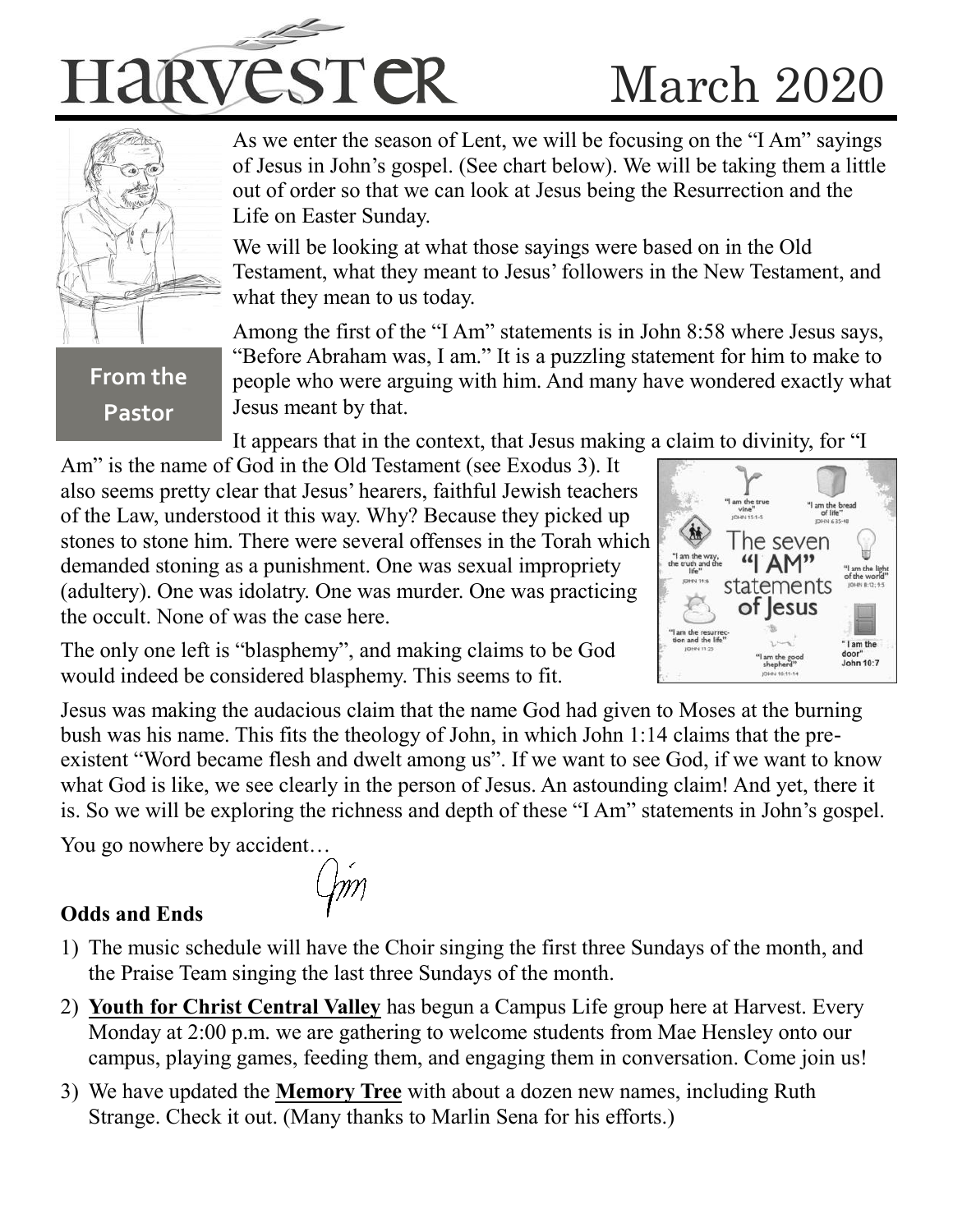### **The Girl That Lost Things**

George MacDonald

There was a girl that lost things— Nor only from her hand; She lost, indeed—why, most things, As if they had been sand!

She said, "But I must use them, And can't look after them all! Indeed I did not lose them, I only let them fall!"

That's how she lost her thimble, It fell upon the floor: Her eyes were very nimble But she never saw it more.

And then she lost her dolly, Her very doll of all! That loss was far from jolly, But worse things did befall.

She lost a ring of pearls With a ruby in them set; But the dearest girl of girls Cried only, did not fret.

And then she lost her robin: Ah, that was sorrow dire! He hopped along, and-bob in-Hopped bob into the fire!

And once she lost a kiss As she came down the stair; But that she did not miss, For sure it was somewhere!

Just then she lost her heart too, But did so well without it She took that in good part too, And said not much about it.

But then she lost her health She did feel rather poor, Till in came loads of wealth By quite another door!

And soon she lost a dimple That was upon her cheek, But that was very simple She was so thin and weak!

And then she lost her mother, And thought that she was dead; Sure there was not another On whom to lay her head!

And then she lost her self— But that she threw away; And God upon his shelf It carefully did lay.

And then she lost her sight, And lost all hope to find it; But a fountain-well of light Came flashing up behind it.

At last she lost the world: In a black and stormy wind Away from her it whirled— But the loss how could she mind?

For with it she lost her losses. Her aching and her weeping, Her pains and griefs and crosses, And all things not worth keeping;

It left her with the lost things Her heart had still been craving; 'Mong them she found—why, most things, And all things worth the saving. She found her precious mother, Who not the least had died; And then she found that other Whose heart had hers inside.

And next she found the kiss She lost upon the stair: 'Twas sweeter far, I guess, For ripening in that air.

She found her self, all mended, New drest, and strong, and white; She found her health, newblended With a radiant delight.

She found her little robin: He made his wings go flap, Came fluttering, and went bobin, Went bob into her lap.

So, girls that cannot keep things, Be patient till tomorrow; And mind you don't beweep things That are not worth such sorrow;

For the Father great of fathers, Of mothers, girls, and boys, In his arms his children gathers, And sees to all their toys.

From *The Gifts of the Child Christ-Volume II*, by George MacDonald, Eerdmans, 1973

This was the poem from the Celebration of Life Service for Ruth Strange

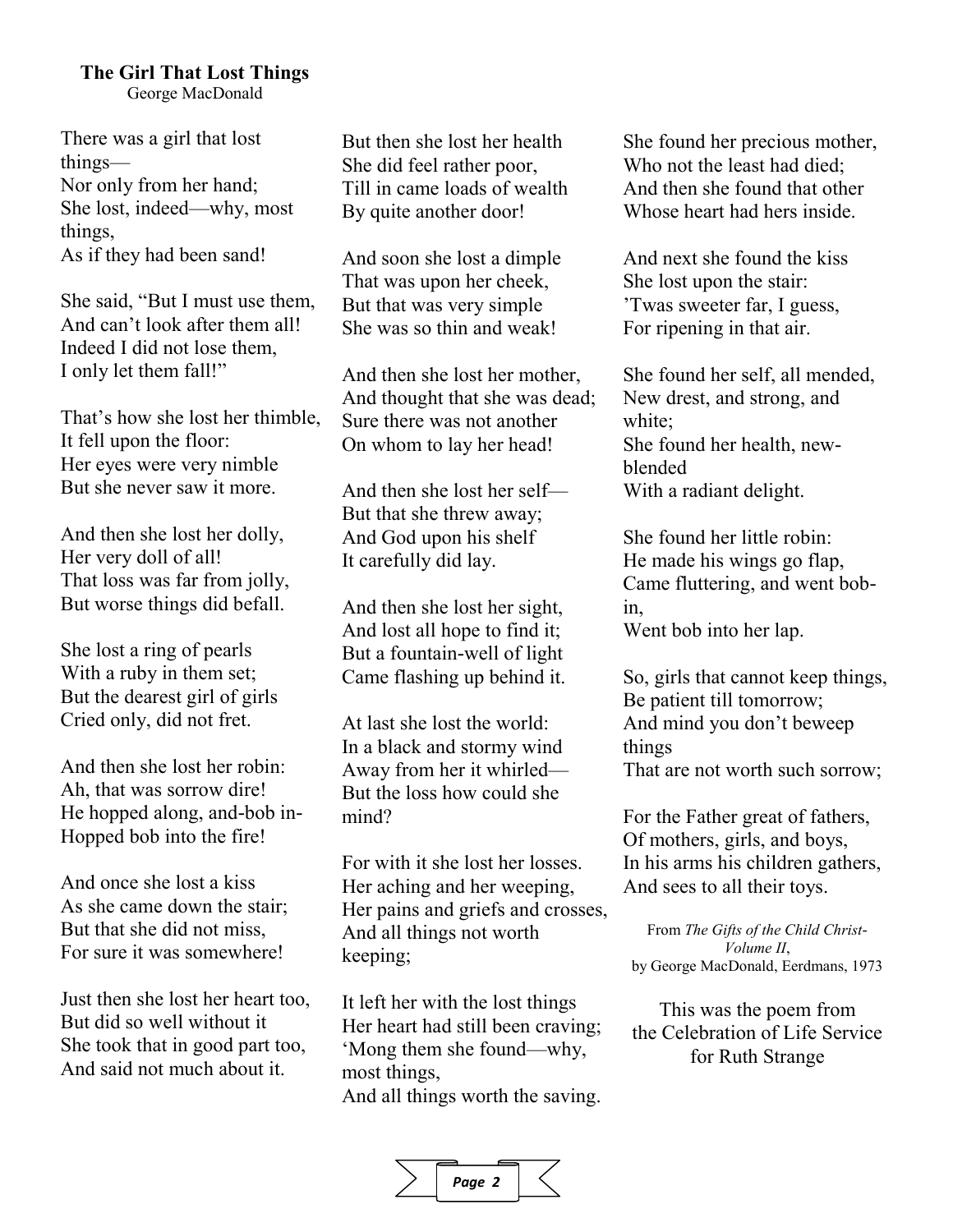# **Harvest Mariners' Corned Beef and Cabbage Dinner, March 20th**



The Harvest Mariner's appreciated the February presentation of financial trends by Lee Heim. We now look forward to the Friday March 20th traditional St. Patrick's Day Dinner celebration at 6:00 p.m. in song, food, and fellowship. The corn beef and cabbage meal will be coordinated by Virginia Bathe (thank you in advance!). This festive meal is open to ALL church family and friends,

with a suggested donation of \$6.00 per person for this planned and served meal. A sign up sheet will be available for those planning to attend and for those able to assist Virginia with meal preparation. If you need more information, please contact Virginia Bathe or Mariner's Skipper Tom Bennett.

## **Men's Bible Study on Fridays at 8:15 a.m.**



The Men's Bible Study continues on Friday mornings at 8:15 a.m. in the Youth Room at church. All men are welcome to this informative study on Mark's Gospel. Donuts will be served!

# **Griefshare Group Meets Every Thursday at 7:00 p.m.**

Griefshare is a 13-week program features biblical, Christ-centered teaching that focuses on grief topics associated with the death of a

loved one. The DVD seminar features na-GRIEF SHARE<sup>\*</sup> tionally respected grief experts and reallife stories of people, followed by a small group discussion about what was viewed.

Past participants have related how helpful the information and follow-up discussions were to them. Our Griefshare Group meets on Thursdays at 7:00 p.m. in the CE Room. Cost is \$15 and includes the workbook. See Pastor Jim for details. If you or a loved one has



experienced a recent loss, or is grappling with grief, this could be a helpful setting for them. We will NOT be meeting on March 26th, as I will be in Florida.

## **Pastor Jim in Florida**



I will be attending a CREDO (Latin: "I believe") Conference hosted by the Presbyterian Board of Pensions from March 23-30 in Fort Lauderdale, Florida. **Pete Kirchhoff** from Youth for Christ Central Valley will be preaching on the 29th. These CREDO conferences have three tracks, and are by invitation only. The first track is the beginning of ordained ministry, the second is mid-career, and the third is for the final years of ordained ministry. I am looking forward to it.

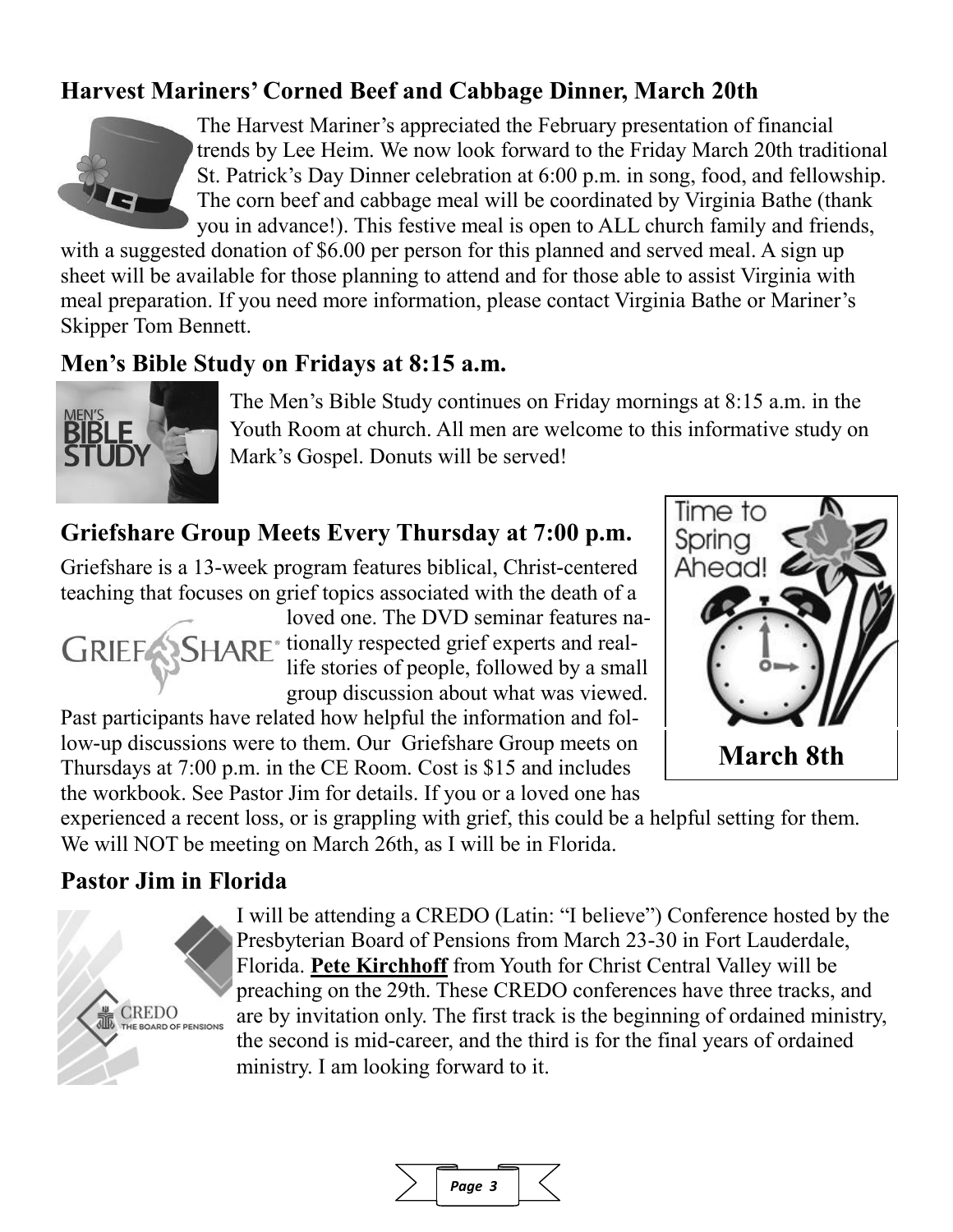**Harvest Presbyterian Church 1813 Moffet Road Ceres, CA 95307**



**POSTAGE**

Mission Statement  $\sim$  With God in control, the mission of the Harvest Presbyterian Church is to proclaim and bear witness to the gospel of Jesus Christ and nurture the faith of our church family.

# **Harvest Leadership 2020**

#### **Deacons**

Virginia Bathe (Moderator) (2021) Betty Baughman (2022) Patty Correia (2021) Kate Hendrix (2020) Martha McNamara (2022) Judy Salyer (2020)

#### **Elders**

Tom Bennett (2021) Michael Cousins (Treasurer) (2020) Karen Edwards (Clerk/Mission) (2020) Brandy Meyer (2021) Larry Mitchell (2022) Paul Moran (2022)

#### **Church Information**

Church Office Phone: (209) 537-3519 Website: www.harvestpres.org Pastor Jim Stochl—harvest.pastor.jim@gmail.com Prayer Requests—prayer@harvestpres.org Bonnie Middleton—secretary@harvestpres.org

#### **Office Hours**

Mondays: 8:30 —10:30 a.m. Thursdays: 2:00—6:00 p.m. Fridays: 8:30 —10:30 a.m.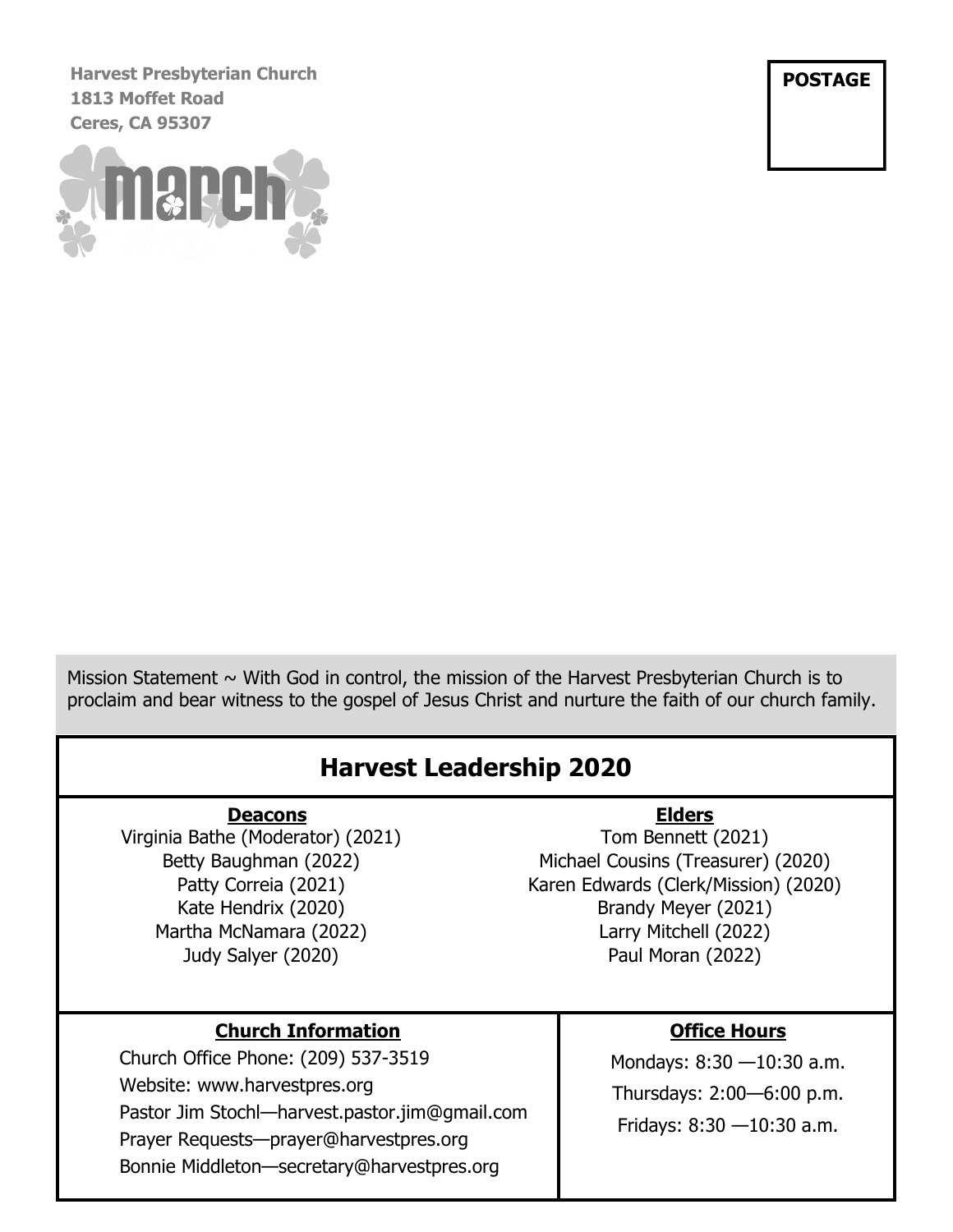

| Sun                                                     | Mon                                                                | Tue                     | Wed                                                               | Thu                                                                                        | Fri                                                                                                                           | Sat                          |
|---------------------------------------------------------|--------------------------------------------------------------------|-------------------------|-------------------------------------------------------------------|--------------------------------------------------------------------------------------------|-------------------------------------------------------------------------------------------------------------------------------|------------------------------|
| $\mathbf 1$<br>Communion-<br>10:30 am                   | $\overline{2}$                                                     | 3                       | $\overline{4}$                                                    | 5<br><b>Alpha Circle-</b><br>9:30 a.m.<br>Choir 5:30 p.m.<br>Griefshare-<br>7:00 pm        | 6 Starbucks<br>Men-7:00 am<br>Men's Bible<br>Study- $8:15$ am<br>Women's Bible<br>Study-10:00am                               | 7<br>Bookkeeper              |
| 8 Worship-<br>10:30 am<br>Time to<br>Spring Ahead       | 9<br><b>NATIONAL</b><br><b>NAPPING</b><br><b>DAY</b><br>AA-7:00 pm | 10                      | 11<br>Prayer Mtg-<br>6:00 pm<br><b>Persephone</b><br>Guild-7:00pm | 12<br>Choir-5:30 pm<br>Griefshare-<br>7:00 pm                                              | 13Starbucks<br>Men-7:00 am<br>Men's Bible<br>Study- $8:15$ am<br>Women's Bible<br>Study-10:00am<br><b>Deacons 12:00</b><br>pm | 14                           |
| 15<br>Worship-<br>10:30 am                              | 16<br><b>NATIONAL</b><br>AA-7:00 pm                                | 17<br><b>HAPPY</b>      | 18<br>Prayer Mtg -<br>6:00 pm                                     | 19 Session-<br>12:00 p.m.<br><b>Presbytery</b><br>Finance 2:00 pm<br>Griefshare-7:00<br>pm | 20 Starbucks<br>Men-7:00 am<br>Men's Bible<br>Study-8:15 am<br>Women's Bible<br>Study-10:00am<br><b>Mariners 6:00pm</b>       | 21<br>Bookkeeper             |
| 22<br>Worship-<br>10:30 am                              | 23<br>$\sim$ $\alpha$<br>National<br>Puppy Day<br>AA-7:00 pm       | 24                      | 25<br>Prayer Mtg-<br>6:00 pm                                      | 26                                                                                         | 27 Starbucks<br>Men-7:00 am<br>Men's Bible<br>Study- $8:15$ am<br>Women's Bible<br>Study-10:00am                              | 28                           |
| 29<br>Worship-<br>10:30 a.m.<br>End of Month<br>Potluck | 30<br>AA-7:00 pm                                                   | 31<br><b>ERAYON DAY</b> | $\mathbf 1$<br>Prayer Mtg<br>$-6:00$ pm                           | $\overline{2}$<br>Alpha Circle-<br>9:30 am<br>Choir-5:30 pm                                | 3 Starbucks<br>Men-7:00 am<br>Men's Bible<br>Study-8:15 am<br>Women's Bible<br>Study-10:00am                                  | $\overline{4}$<br>Bookkeeper |